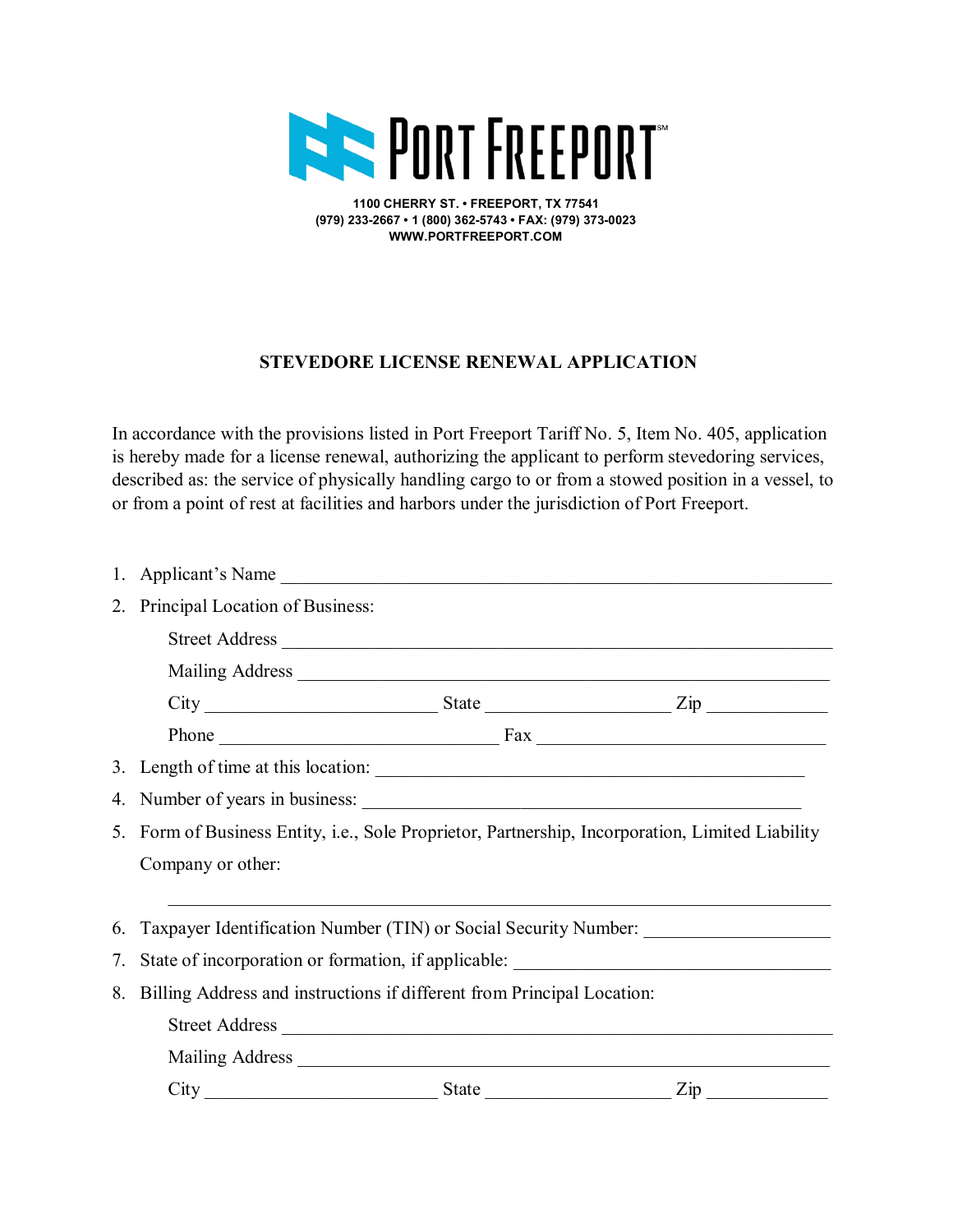| 9. Names and Position of Principal Officers and Owners with Addresses:                                                                                                                                                                                                                                                                                                                                                                                                                                                                                                                                                                                                                                                                                                                                                                                                                                                                                                                                                                                                                                                                                                                                                                                                                                                                                                                                                                                                                                                                              |
|-----------------------------------------------------------------------------------------------------------------------------------------------------------------------------------------------------------------------------------------------------------------------------------------------------------------------------------------------------------------------------------------------------------------------------------------------------------------------------------------------------------------------------------------------------------------------------------------------------------------------------------------------------------------------------------------------------------------------------------------------------------------------------------------------------------------------------------------------------------------------------------------------------------------------------------------------------------------------------------------------------------------------------------------------------------------------------------------------------------------------------------------------------------------------------------------------------------------------------------------------------------------------------------------------------------------------------------------------------------------------------------------------------------------------------------------------------------------------------------------------------------------------------------------------------|
| 10. List all other businesses or subsidiaries owned or operated by Applicant or principal officers,<br>or owners:                                                                                                                                                                                                                                                                                                                                                                                                                                                                                                                                                                                                                                                                                                                                                                                                                                                                                                                                                                                                                                                                                                                                                                                                                                                                                                                                                                                                                                   |
| 11. Types of Cargo currently handled by Applicant:                                                                                                                                                                                                                                                                                                                                                                                                                                                                                                                                                                                                                                                                                                                                                                                                                                                                                                                                                                                                                                                                                                                                                                                                                                                                                                                                                                                                                                                                                                  |
| 12. In support of this Application, Applicant hereby attaches documentary evidence of the<br>following:                                                                                                                                                                                                                                                                                                                                                                                                                                                                                                                                                                                                                                                                                                                                                                                                                                                                                                                                                                                                                                                                                                                                                                                                                                                                                                                                                                                                                                             |
| A. General Liability insurance covering claims for personal injury, death and<br>property damage and its operations to be carried out upon or in connection with<br>the public facilities of Port Freeport. The limits of general liability shall not be<br>less than a combined single limit of \$1,000,000 per occurrence, subject to a<br>\$2,000,000 general aggregate limit, and providing a deductible not to exceed<br>\$25,000, and must name Port Freeport as an additional insured, and must<br>contain a subrogation waiver in favor of Port Freeport. Liability coverages must<br>afford "occurrence" coverage.<br>B. Automobile Liability, including coverage for all owned, non-owned and hired<br>vehicles, with a minimum combined bodily injury and property damage limits of<br>\$1,000,000, and must name Port Freeport as an additional insured, and must<br>contain a subrogation waiver in favor of Port Freeport. Liability coverages must<br>afford "occurrence" coverage.<br>C. Employer's Liability insurance with limits of no less than \$1,000,000, and must<br>name Port Freeport as an additional insured, and must contain a subrogation<br>waiver in favor of Port Freeport. Liability coverages must afford "occurrence"<br>coverage.<br>D. Stevedore's Legal Liability insurance with limits of no less than \$1,000,000, and<br>must name Port Freeport as an additional insured, and must contain a<br>subrogation waiver in favor of Port Freeport. Liability coverages must afford<br>"occurrence" coverage. |
| E. U.S. Longshoremen & Harbor Workers and Texas Workers Compensation at<br>statutowy limits, and must contain a subvogation waiver in favor of Dort                                                                                                                                                                                                                                                                                                                                                                                                                                                                                                                                                                                                                                                                                                                                                                                                                                                                                                                                                                                                                                                                                                                                                                                                                                                                                                                                                                                                 |

**statutory limits, and must contain a subrogation waiver in favor of Port Freeport.**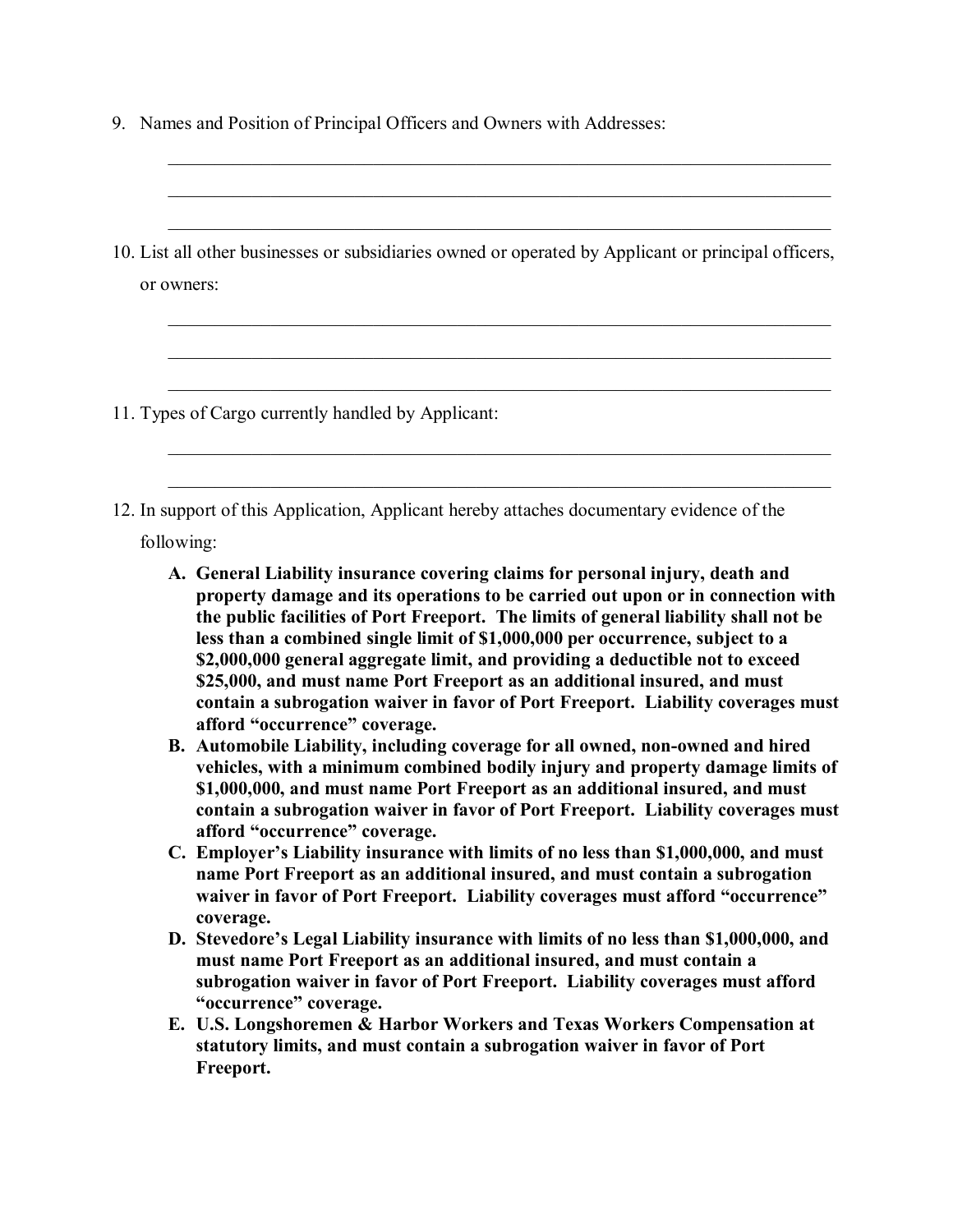- **F. Umbrella or Excess Liability insurance with limits of \$5,000,000 per occurrence and annual aggregate, except automobile liability, which is not subject to an aggregate, to apply in excess of insurance provided for in the items above, and must name Port Freeport as an additional insured, and must contain a subrogation waiver in favor of Port Freeport. Liability coverages must afford "occurrence" coverage.**
- **G. Provide Copy of Drug and Alcohol Policy (must include provision for random testing).**
- **H. Provide a copy of the company's Safety Plan or Policy.**
- **I. Provide Experience Modification Ratio (EMR) (which reflects a company's safety record).**
- **J. Provide the number of lost time injury events in the past year for both Port Freeport site and corporate.**
- 13. Applicants with no previous business experience with Port Freeport, give other port

references and other business references.

| (a) |                                                                                                                                                                                                                                |  |  |  |  |  |
|-----|--------------------------------------------------------------------------------------------------------------------------------------------------------------------------------------------------------------------------------|--|--|--|--|--|
|     |                                                                                                                                                                                                                                |  |  |  |  |  |
| (b) | Business Name: 1988 Manner 2008 and 2008 Manner 2008 and 2008 Manner 2008 and 2008 Manner 2008 and 2008 Manner 2008 Manner 2008 and 2008 Manner 2008 and 2008 Manner 2008 Manner 2008 Manner 2008 Manner 2008 Manner 2008 Mann |  |  |  |  |  |
|     |                                                                                                                                                                                                                                |  |  |  |  |  |
|     | 14. Has Applicant been convicted of a criminal offense other than traffic violations?                                                                                                                                          |  |  |  |  |  |
|     |                                                                                                                                                                                                                                |  |  |  |  |  |
|     | 15. Has any officer, partner or principal of Applicant or person listed in response to question No.                                                                                                                            |  |  |  |  |  |
|     | 9 been convicted of a criminal offense other than traffic violations?                                                                                                                                                          |  |  |  |  |  |
|     |                                                                                                                                                                                                                                |  |  |  |  |  |
|     | 16. Has applicant filed bankruptcy proceeding other than as a creditor? ____________________________                                                                                                                           |  |  |  |  |  |
|     |                                                                                                                                                                                                                                |  |  |  |  |  |
|     | 17. Has applicant been a defendant in any suit brought by the State of Texas or U.S. Government                                                                                                                                |  |  |  |  |  |
|     |                                                                                                                                                                                                                                |  |  |  |  |  |

\_\_\_\_\_\_\_\_\_\_\_\_\_\_\_\_\_\_\_\_\_\_\_\_\_\_\_\_\_\_\_\_\_\_\_\_\_\_\_\_\_\_\_\_\_\_\_\_\_\_\_\_\_\_\_\_\_\_\_\_\_\_\_\_\_\_\_\_\_\_\_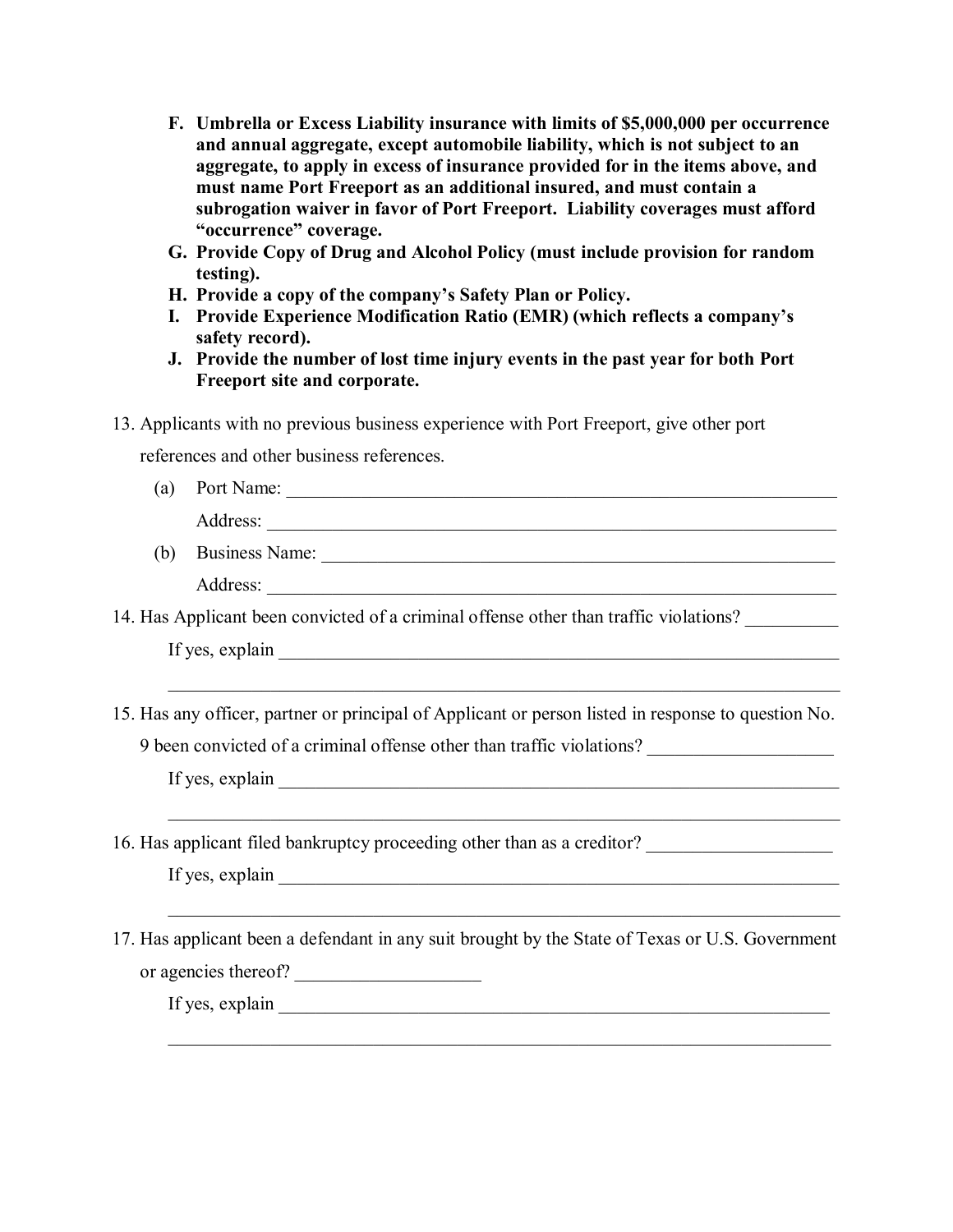18. Has any officer, partner or principal of applicant or person listed in response to question No. 9 been a defendant in any suit brought by the State of Texas or U.S. Government or agencies thereof? \_\_\_\_\_\_\_\_\_\_\_\_\_\_\_\_\_\_\_\_\_

\_\_\_\_\_\_\_\_\_\_\_\_\_\_\_\_\_\_\_\_\_\_\_\_\_\_\_\_\_\_\_\_\_\_\_\_\_\_\_\_\_\_\_\_\_\_\_\_\_\_\_\_\_\_\_\_\_\_\_\_\_\_\_\_\_\_\_\_\_\_\_

 $\mathcal{L}_\text{max} = \mathcal{L}_\text{max} = \mathcal{L}_\text{max} = \mathcal{L}_\text{max} = \mathcal{L}_\text{max} = \mathcal{L}_\text{max} = \mathcal{L}_\text{max} = \mathcal{L}_\text{max} = \mathcal{L}_\text{max} = \mathcal{L}_\text{max} = \mathcal{L}_\text{max} = \mathcal{L}_\text{max} = \mathcal{L}_\text{max} = \mathcal{L}_\text{max} = \mathcal{L}_\text{max} = \mathcal{L}_\text{max} = \mathcal{L}_\text{max} = \mathcal{L}_\text{max} = \mathcal{$ 

\_\_\_\_\_\_\_\_\_\_\_\_\_\_\_\_\_\_\_\_\_\_\_\_\_\_\_\_\_\_\_\_\_\_\_\_\_\_\_\_\_\_\_\_\_\_\_\_\_\_\_\_\_\_\_\_\_\_\_\_\_\_\_\_\_\_\_\_\_\_\_

If yes, explain

- 19. List all ports in which Applicant is currently authorized to conduct business as a licensed stevedore:
- 20. List any and all ports in which Applicant's stevedore license has been revoked, terminated, or denied:

21. Per Item 345 (SAFETY)

(E) Users shall designate a "Safety Representative" on-site that is responsible for the administration of its safety program. The Safety Representative shall have the necessary ability, knowledge and training in safety practices to maintain a safe work environment. List the Name, title and contact information of the on-site Safety Representative:

## Records Access

Upon request by Port Freeport, vessels, their owners, agents and masters, and all other users of the Port facilities shall produce manifests of cargo, railroad documents, dock receipts, delivery orders and other documents or reports. The manifests, reports and documents provided shall be utilized to verify the proper charges are paid under this Tariff or other written agreement between the parties. Said documentation shall be provided to Port Freeport following forty-eight (48) hours after request. Failure to provide accurate records (i.e. dimensions, weights, manifest, etc.) particularly those used for billing purposes by Port Freeport may be a violation of Chapter 37 of the Texas Penal Code and Federal Law and may be reported to the proper authorities by Port Freeport.